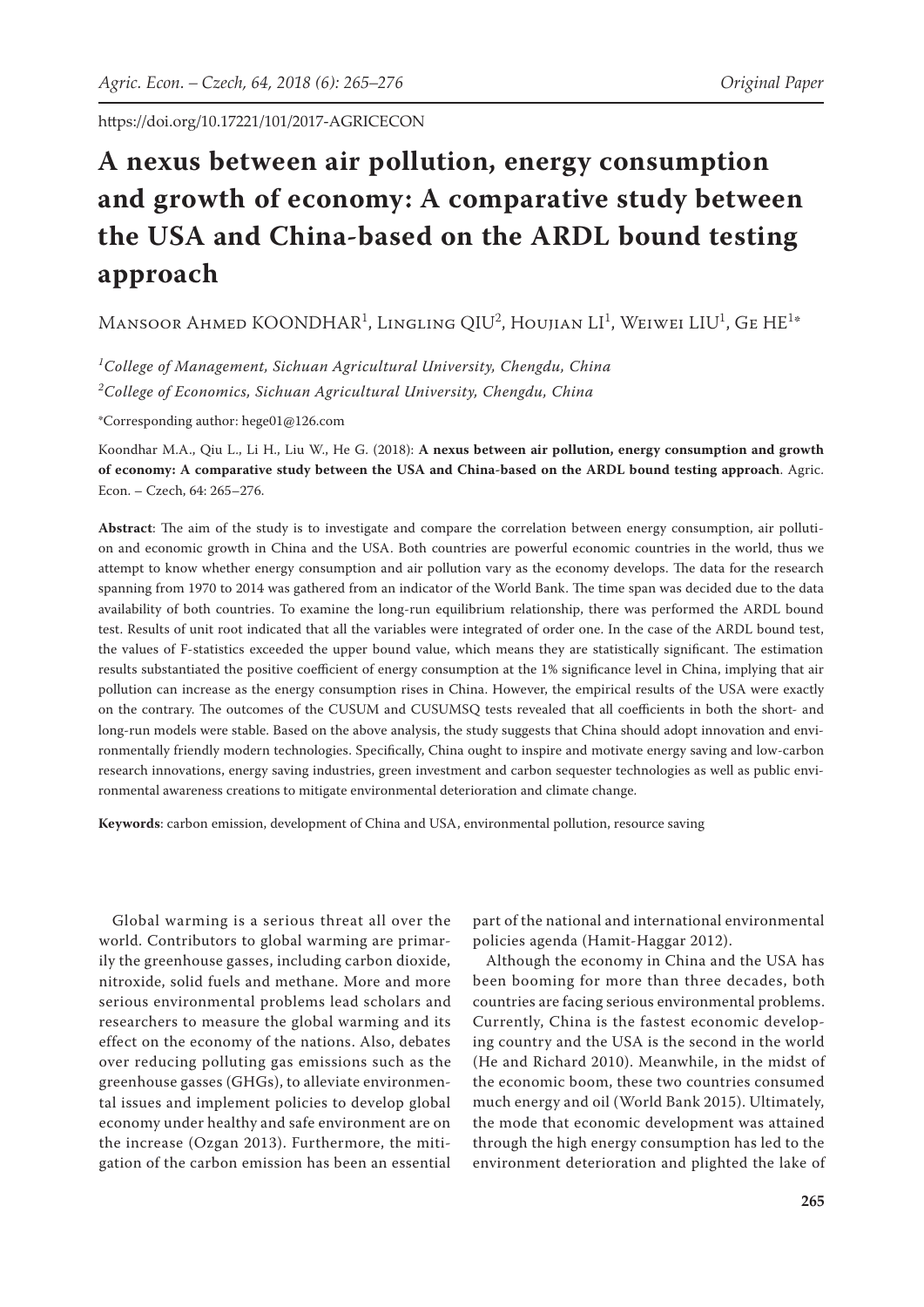resources. Therefore, China and the USA are facing more and more pressure to reduce gas emissions for the healthy environment. China exceeded the united emission standard in 2006 and became the world's

largest  $CO<sub>2</sub>$  emitter because of the coal consumption per capita. Both countries have the big level of resources and a growing, but relatively tiny renewable energy sectors, and both of them have an ambition to mitigate the environmental pollution and boost the economic development. Scientists concluded that the gross emission of pollutant gasses around the world would reach the peak around 2016 and then decline to stop at the critical 2 degree Celsius temperature increase at the end of the century. Although of the global CO<sub>2</sub> emission, 28% comes from China, 16% from America, 11% from the EU, 6% from India and the remaining 39% from other countries, the population scale of China is four times larger than the USA, which denotes that the  $CO<sub>2</sub>$  emission per capita in the USA is higher than in China. China developed rapidly and also consumed large amounts of the renewable and non-renewable energy, which contributed to a high carbon emission affecting human health and environmental resources. Therefore, China faces a dilemma of development and emission reduction. Exploring the nexus between economic growth, environment pollution and consumption of energy constitutes a vital part of both countries' environmental energy policies.

The nexus between the consumption of energy, environmental pollution and growth of economy has been investigated intensively by academic researchers and practitioners for a long time. The first strand mainly focuses on the nexus between the energy use and output. There are two theoretical points that have been put forward in the literature. The first view states that a country's economic growth is closely connected to energy consumption because higher energy consumption is required to sustain the rapidly developing economy. This was proved by Wolde-Rufael (2004), Lee and Chang (2005), Ang (2007), Ho and Siu (2007), Narayan and Smyth (2008), Bowden and Payne (2009), Chang (2010). In this view, conservative policies linked to energy consumption pose impediments to the economy. The second point postulates that the economic growth of a country can be neutral to the energy consumption, which indicates that the country can adopt an energy conservation policy in order to reduce the environmental pollution. This was proved by Lee (2006), Jobert and Karanfil (2007), Halicioglu (2009) and Payne (2009) in the USA.

### https://doi.org/10.17221/101/2017-AGRICECON

As an outcome of rapid growth in the environmental consequences over the last two decades, researchers and scientists have put great emphasis on investigating the correlation between environment pollution and national economy. The nexus between environment degradation and economic development is listed as an important topic for discussion beneath the environmental Kuznets curve (EKC). The EKC derives from the Kuznets curve, used for testing the income inequality projected by Kuznets (Jha 1996). The EKC package indicated the U-shape association among environmental pollution and income growth. The previous research recommended that the use of alternative energy has positive effects on the economy, while the impacts of alternative energy on the economy are inconsistent (Prakash and Bhat 2009; Zhang and Cheng 2009; Chang 2010; Menyah and Wolde-Rufael 2010; AlFarra and Abu-Hijleh 2012; El Fadel et al. 2013; Lee 2013; Sbia et al. 2014). Jalil and Mahmud (2009) and Wang et al. (2011) did research on China and viewed  $CO<sub>2</sub>$  as the environmental pollutant, and the conclusion of these studies is that the climate warming occurs owing to the greenhouse gases emissions. From the literature above, we can easily know that researchers regarded the emission of the greenhouse gas as the single factor of the pollutant emission and did not imitate the scale of toxin in the environment. In this paper, we used different comprehensive indexes for the representation of environmental degradation and air pollution, which are different from the previous studies. The index simultaneously considers the methane emission, nitroxide emission, the emission from solid fuel consumption, the emission from gaseous fuel consumption and the greenhouse gas emission. Those factors can directly reflect the scale of the environment and air pollution. The inclusive index was calculated from the secondary data of key factors of environmental pollution in the USA and China.

## **LITERATURE REVIEW**

There are three major observed research strands with regard to the aforementioned themes of the previous research related with economy and environment. The primary strand focuses on the environmental pollution and its nexus with economic outputs, and is analysing the strength of the EKC (Figure 1) approach. The first related research of EKC is attributed to Grossman and Krueger (1991).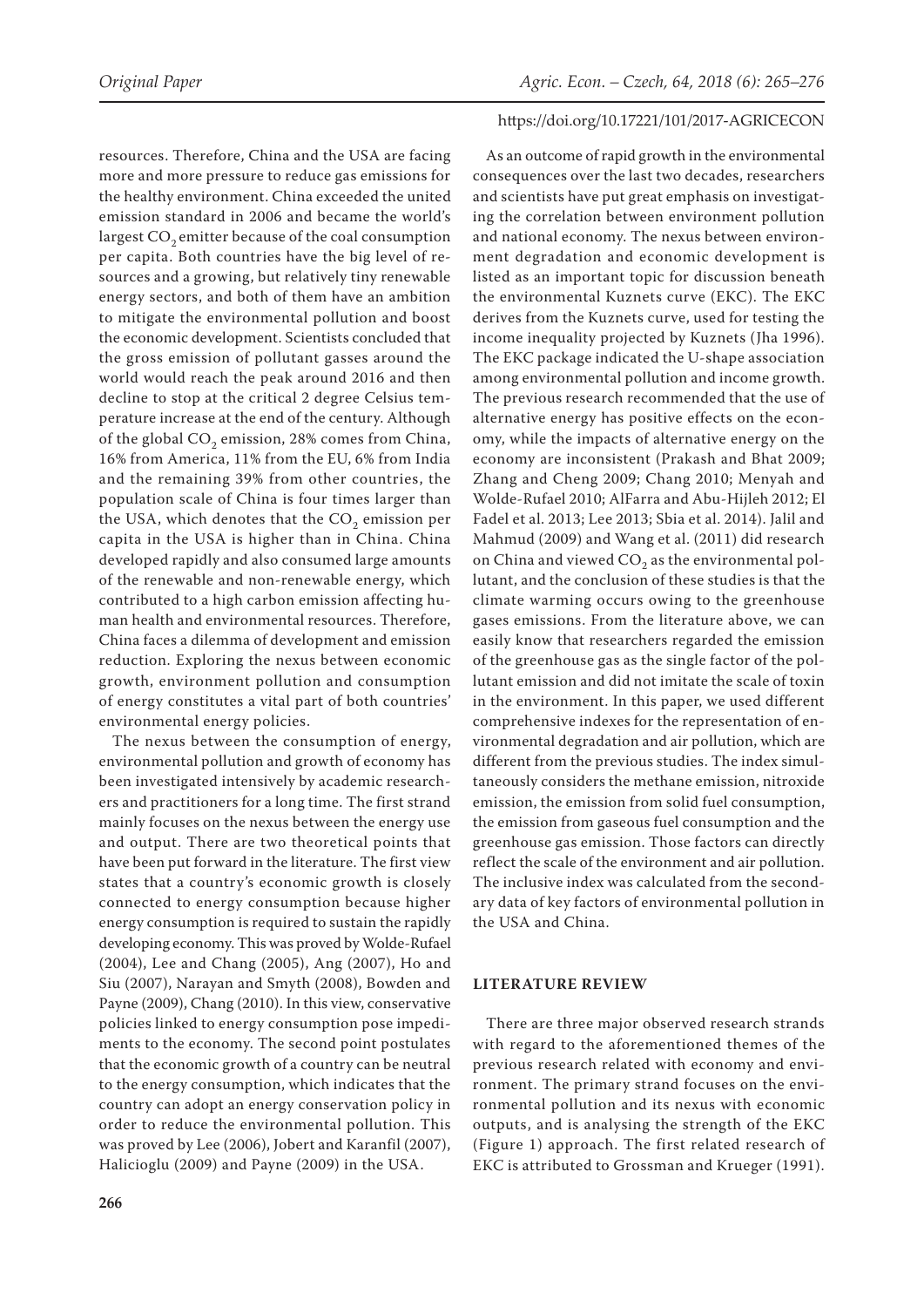

Figure 1. Environmental Kuznets Curve (EKC), Growth-Pollution relation

Source: Panayotou (1993)

Following was the EKC hypothesis tested by many other scholars. These researchers, Selden and Song (1994), Holtz-Eakin and Selden (1995), Friedl and Getzner (2003), Dinda (2004), Stern (2004), Galeotti et al. (2009) and He and Richard (2010),were endowed with a wide range of literature on the EKC approach. The second strand is fixed on the research of economic development and its nexus with energy. Most of the previous studies applied the bivariate model, which was criticized because of the omitted bias and failing variables to obtain unanimous results – Akarca and Long (1980), Erol and Eden (1987), Bentzen and Engsted (1993) and Yang (2000). Therefore, afterwards more and more researchers studied the nexus between the energy consumption, carbon emission and economic growth by employing the multivariate analysing methods – Stern (2000), Altinay and Karagol (2004), Oh and Lee (2004), Al-Iriani (2006), Narayan and Smyth (2008), Apergis and Payne (2009), Soytas and Sari (2009) and Gurgul and Lach (2012), providing an extensive literature body for the energy and growth. Considering the nexus between the growth environment and the nexus between the energy growth by the bivariate research has an obvious shortcoming that bias variables are omitted – Saboori and Soleymani (2011). In addition, Soytas and Sari (2009) found the nexus in a single framework were seminal research, therefore, the third strand of research emerged. Studies belonging to the third strand are divided into two sub-groups. One group utilized the time series data and focused on one single country. The other applied the panel data model and paid attention to many different countries. This paper is in the former group, using time series data and focusing on comparing two large economic countries – China and the USA. The results of a different research are diverse due to the difference in the time span, variables, destination and analytical approaches applied. A detailed literature review of the third strand is outlined below.

A panel data study usually considered the panel unit root and co-integration – Pedroni (1999) and Levin et al. (2002). Therefore, these tests did not take the cross-sectional dependence into account. Farhani and Ben Rejeb (2012) did research on the MENA countries; Lean and Smyth (2010) studied 5 Asian countries; Narayan and Narayan (2010) studied 43 developing countries. Pao and Tsai (2011) worked on the BRIC countries and Wang et al. (2011) conduct their research on 28 provinces of China. According to the literature classification and analysis, there are few studies on the carbon emission, energy consumption and economic growth. The earlier performance of unit root and the cointegration hypothesis for examining the EKC approach and the variables nexus of the 36 developing countries in the world was studied with the time span from 1980 to 2005. Results connoted that both the short- and long-run relationship existed and found a unidirectional causality from GDP to CO2. Hamit-Haggar (2012) set heterogeneity as dependence by applying the panel co-integration and the unit root developed by Westerlund (2005) and Pesaran (2007).

Ozturk (2010) explored the nexus between economic growth and environmental pollution, and he conversed the inverted U-shape correlation between environmental pollution and economic development through analysing the validity of EKC hypothesis. Nonetheless, some other related research represents different conclusions. Jalil and Mahmud (2009) provided empirical evidence of the validity of EKC. Holtz-Eakin and Selden (1995) found a monotonic rising curve. Friedl and Getzner (2003) illustrated the N-shaped curve in the study. In addition, Agras and Chapman (1999), Richmond and Kaufmann (2006) drew the conclusion that there was no causal relationship between economic development and environmental pollution. The research on the nexus between the pollutant emission, economic growth and energy consumption was done in a replication skeleton. These studies considering analytical work for the causal correlation between key variables by adding the literature on EKC were done by these researchers Richmond and Kaufmann (2006), Ang (2007), Soytas and Sari (2009), Acaravci and Ozturk (2010), Apergis and Payne (2010), Ozturk (2010), Wang et al. (2011, 2016).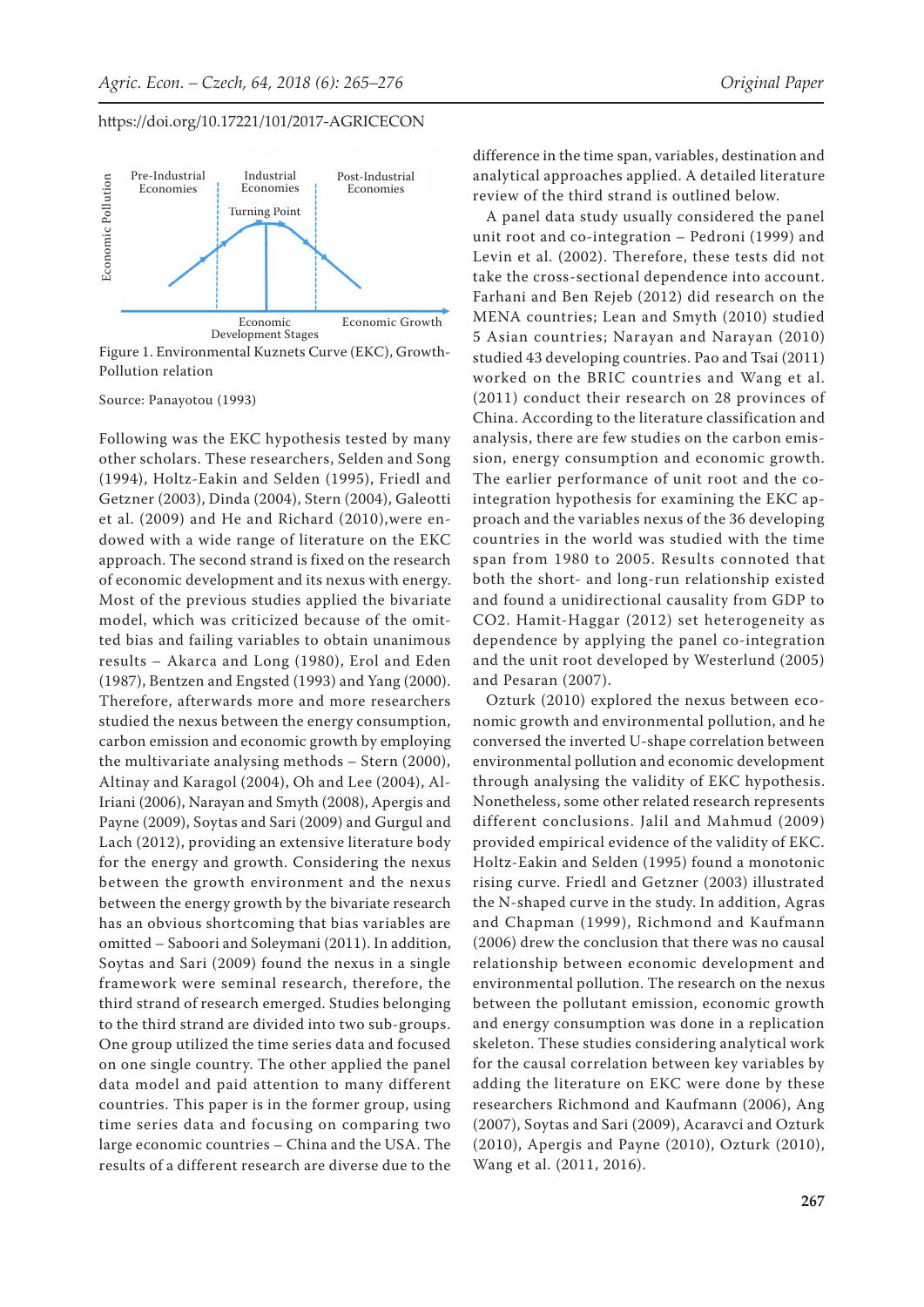# Wang et al. (2011) confirmed the relationship between the three-panel co-integration and the panel vector error correction model by investigating 28 provinces of China from 1995 to 2007. They found a bidirectional casualty between the CO2 emission and energy consumption as well as between the energy consumption and economic growth. The researcher also found that both the long run and short-run existed.

A number of previous studies has explored the nexus between energy consumption, pollutant emission and economic growth. However, in this empirical research differentiated models were applied in different countries. The results of previous studies reached inconclusive and sometimes controversial conclusions concerning the exact nature and direction of the relationship between environmental pollution, energy consumption, and economic growth. The main differences identified were the types of analysis, the time period examined, the econometric approaches and the variables included in the estimations, level of economic growth in different countries and method of estimation. This research focused on the quantitative nexus between air pollution, energy consumption and economic growth in the USA and China using the ARDL bound test approach. No researcher or scholar before ever did this kind of research. Therefore, we take this topic into our account using different variables and time period, selecting China and the USA because both countries are large economic countries in the world. China's population is three times more than that of the USA, additionally, the energy consumption in China is higher, but the GHS emission level is higher in the USA. Therefore, we attempt to know what is the difference in the nexus between the environmental pollution, energy consumption and economic growth between the Chinese and American policies.

## **METHODOLOGY**

This research was conducted based on the ARDL model to quantify the nexus between air pollution, energy consumption and economic growth in the USA and China. The data was collected from the indicators of the World Bank, with the time span selected from 1970 to 2013 due to the availability of both countries. The multivariate framework includes the real GDP (LnGDP) in constant 2000 U.S. dollars, energy consumption (LnEC) in kilogram of oil equivalent and pollutant gas emissions referring to

# https://doi.org/10.17221/101/2017-AGRICECON

air pollution (LnAP) in kiloton. Following is the EKC hypothesis equation proposed by Ang (2007) and also processed by other scholars and researchers – Lean and Smyth (2010).

# $LnAP_t = a_o + a_1LnGDP_t + a_2(LnGDP_t)^2 + a_3LnEC + v_t(1)$

where LnAP represents the natural log of air pollution; LnGDP and  $(LnGDP)^2$  respectively represent the natural logs of the real GDP and its square term; *t* stands for the time period and the error term is denoted by  $v_t$ ,  $a_3$  is expected to be positive in that the growth of energy consumption is likely to aggravate air pollution. The EKC hypothesis indicates that  $a_1$  is positive but  $a_2$  is negative. However, the studies employed the same approach without including  $(LnGDP)^2$  is probably inappropriate. Provided that the EKC hypothesis is not supported in the study or by the co-integration relationship between the selected variables in Equation 1, it is hard to ascertain, then including LnEC is not desirable. Hence, to justify whether including LnEC is desirable or not and test the validity of the EKC hypothesis in our study, Equation 2 is applied:

$$
LnAPt = \betao + \beta1LnGDPt + (LnGDPt)2 + v1
$$
 (2)

Not those same equations will be used for both countries. If the LnGDP is undesirable for China or the USA, which means the co-integration shows complicated relationship, then  $(LnGDP)^2$  will not be included as desirable.

At present, many researchers and scholars have developed and employed the co-integration hypothesis, similarly the outstanding approach by Engle and Granger (1987), the utmost probability technique by Johansen and Juselius (1990) and the recent generated approach, the Autoregressive distributed Lag (ARDL) by Pesaran et al. (2001). The ARDL for the co-integration analysis has a number of attractive features over alternatives. Pesaran et al. (1999) displayed a number of advantages of the ARDL bound testing approach of co-integration. The primary plus point of ARDL is that it is not necessary to order the integrated variables.

Halicioglu (2009), Ghosh (2010) and Iwata et al. (2010) have investigated the co-integration nexus of CO<sub>2</sub> and economic growth including other additional variables by statistical approaches of the single state. This research followed the same analytical approach to for examining the long and short run causal nexus between the CO<sub>2</sub> emission, economic growth and consumption of energy, the ARDL approach is as follows: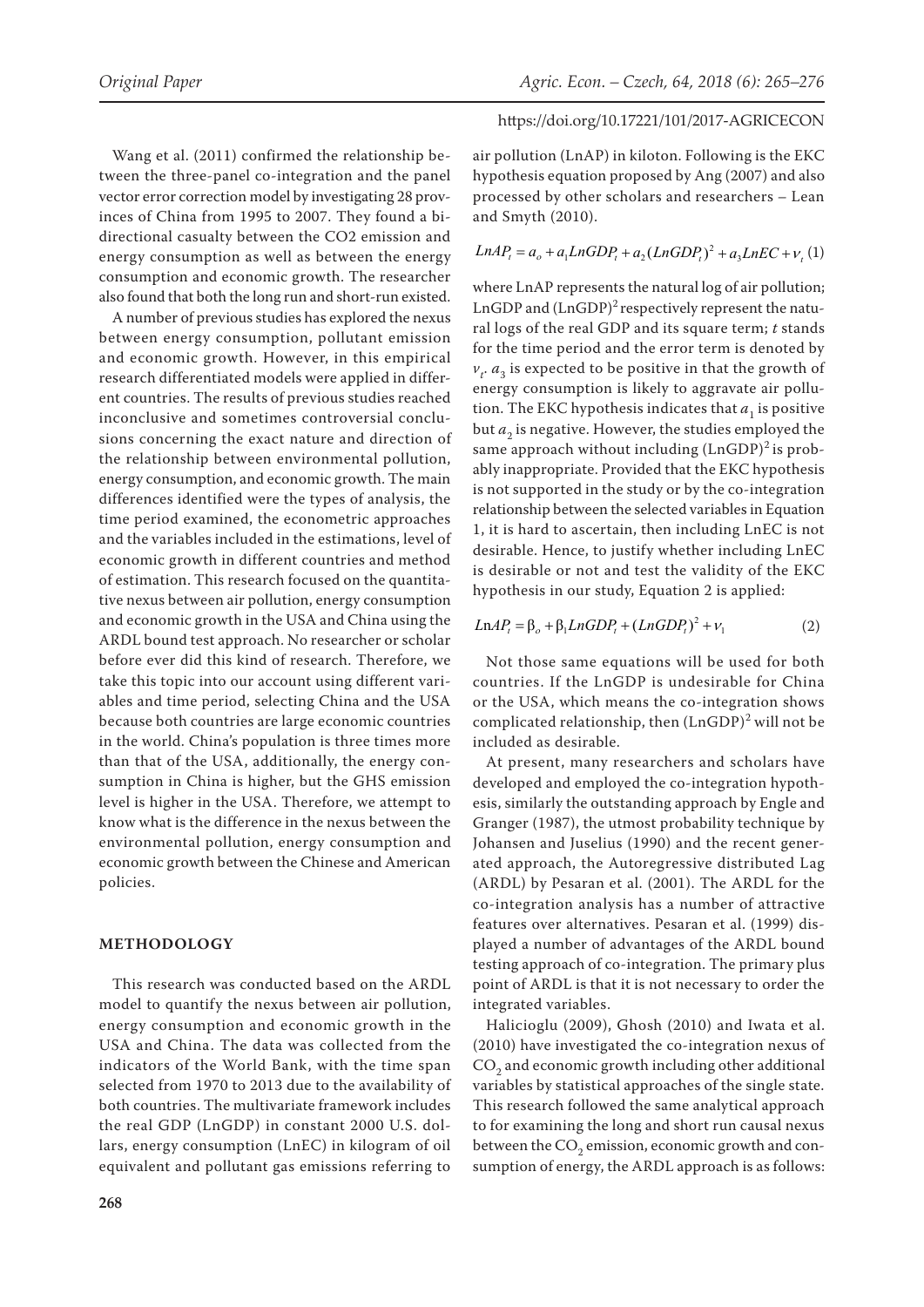$$
\Delta Ln(AP) = \beta_o + \sum_{k=1}^{n} \beta_{1k} \Delta \ln(AP)_{t-k} + \sum_{k=2}^{n} \beta_{2k} \Delta \ln GDP_{t-k} + \sum_{k=1}^{n} \beta_{3k} \Delta (\ln GDP_{t-k})^2 + \sum_{k=1}^{n} \beta_{4k} \Delta \ln EC_{t-k} + \delta_1 Ln(BDP_{t-1}) + \delta_2 LnGDP_{t-1} + \delta_3 LnGDP_{t-k} + \delta_4 LnEC_{t-k} + \nu_t
$$
\n(3)

The co-integration equation is as below:

$$
\delta_1 AP_{2t-1} - (\delta_1 EC_{t-1} + \delta_3 GDP_{t-1} + \delta_4 GDP_{t-1}^2 + \nu_{2t}) = 0 \tag{4}
$$

where  $β_0$  denoted drift component,  $Δ$  represent the difference of drivers and  $v_t$  white noise. The terms of  $\beta_1$ ,  $β_2$ ,  $β_3$  and  $β_4$  represents the error correction dynamic while the terms  $\delta_1$ ,  $\delta_2$ ,  $\delta_3$  and  $\delta_4$  corresponding to the log-run nexus. The ARDL testing approach begins with bound test, we analysed the ARDL directly with the Eviews 9.0 version, and we did not estimate the OLS  $1<sup>st</sup>$ . The null hypothesis of no co-integration of any long run relationship, *H*0:  $\delta_1 = \delta_2 = \delta_3 = \delta_4 = 0$  is tested beside the alternative *H*1:  $\delta_1 \neq \delta_2 \neq \delta_3 \neq \delta_4 \neq 0$ . The *F*-test was analysed for making sure that in the long term it exists or not among our selected variables. This research was contacted based on the critical value of Pasarana et al. (2001) for the bound *F*-test. In attendance two sets of critical values intended for significance level with time trend and without time trend, one for  $I(0)$  and another set is  $I(1)$  variables, from that, we can know the lower- bound and upperbound critical value (LCB and UCB). This provides a band causing all probable classifications of the variables into I(1) and I(0). If the calculated *F*-statistic is higher than the UCB, the null hypothesis of no cointegration is rejected and in case it was lower than LCB, the null hypothesis must be accepted rather than rejected and if it has remained between the LCB and UCB, the results will be called inconclusive. So that the variable of lag order is possibly chosen on the conditions of Schwartz-Bayesian criteria (SBC) and Akaike's information criteria (AIC). The SBC is decided by the lowest possible lag length, although the AIC is prepared to choose the highest lag length. The long-run relationship between variables could be estimated following the assortment of the ARDL model by the AIC or SBC criterion. Once a long-run relationship has been established, the error correction model (ECM) can be estimated. A general ECM is formulated as below:

$$
\Delta Ln(AP)_1 = a_0 + \sum_{k=1}^{n} a_{1k} \Delta \ln(AP)_{t-k} + \sum_{k=1}^{n} a_{2k} \Delta LnGDP_{t-k} + \sum_{k=1}^{n} a_{3k} \Delta (ln GDP_{t-k})^2 + \sum_{k=1}^{n} a_{4k} \Delta LnEC_{t-k} + \theta ECM_{t-1} + \nu_t \quad (5)
$$

The error correction term (ECT) identified the speed and adjustment of and shows how the variable returns to long in short period of time and it has statistical significant value with the negative coefficient. To make sure of the fit and goodness of model, the diagnostic and stability test is also conducted. These analysed the tests of casual relation, functional form, normality, and heteroscedasticity. In addition, recommended for the analysing stability of short-run, they can be estimated by the Cumulative sum (CUSUM) and the Cumulative sum of square (CUSUMQ). Therefore, the constancy tests such as the CUSUM and CUSUMQ are conducted in order to check the stability and goodness of the model.

#### **Empirical results**

This section provides the results of the empirical analysis including explaining the nexus between air pollution, energy consumption, and economic growth, and defining the difference between the USA and China pollution and economic growth.

#### **Stationary test**

The unit root test is basic for the ARDL Bound model regression. On condition that all variables are stationary at the same difference level, we can run the ARDL model. Therefore, the process concerned is to integrate variables, and what is accepted for bound testing is level and 1<sup>st</sup> difference. This paper followed the unit root ADF test and PP test, respectively, developed by Dickey and Fuller (1979), Phillips and Perron (1988). Both approaches have the unit root for the alternative of stationarty.Table1 shows the results of the unit root test. As we can see from the table, in China, LnGDP, LnEC and LnAP are stationary at the 1<sup>st</sup> difference level at the 5% significance level, and in the USA, all variables are stationary at the 1st difference at the 1% significance level. The results denoted that variables in both countries were integrated of order one, which implied that the ARDL approach can be employed.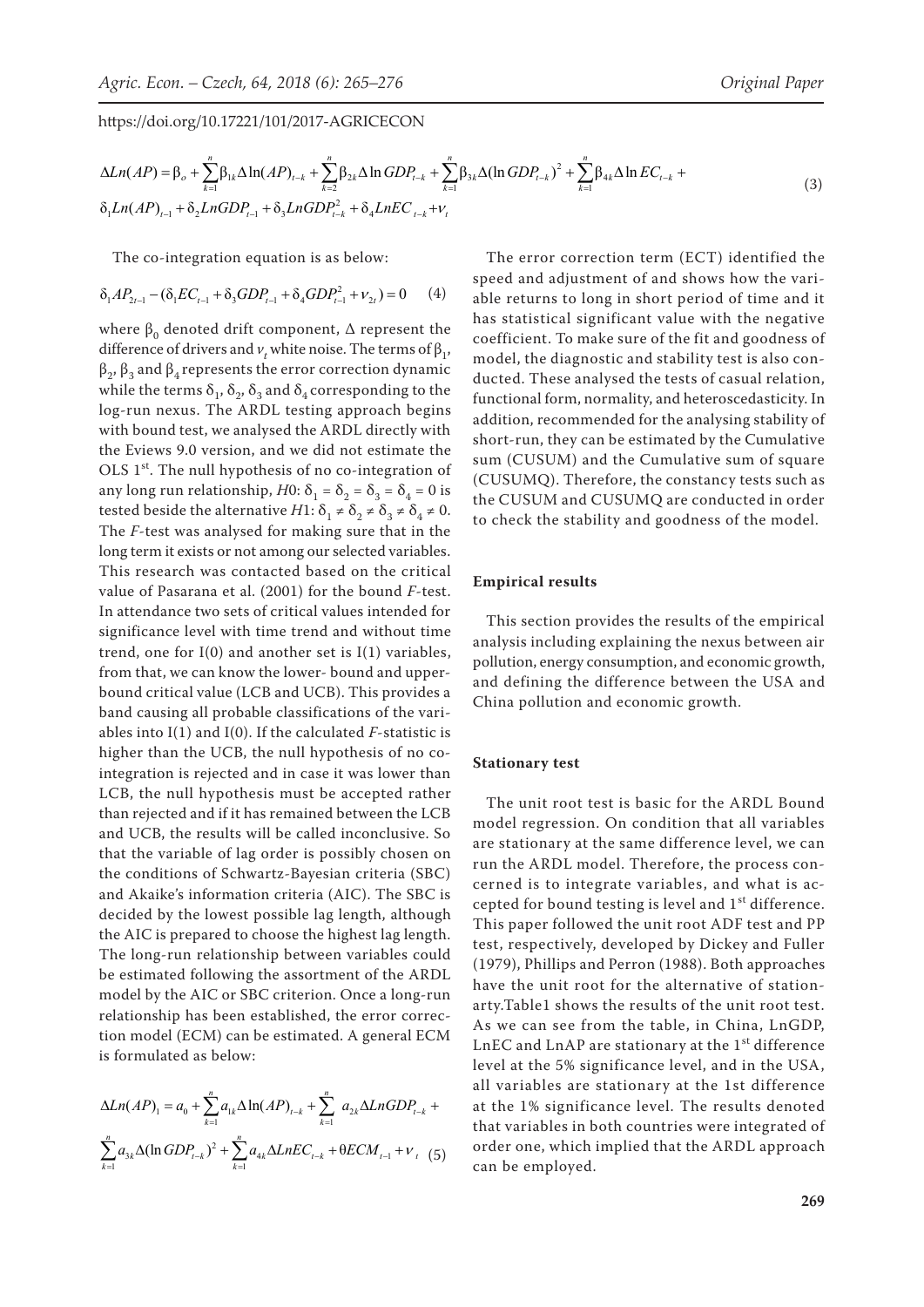| Variable    | ADF test |                  |                            |             | PP Test  |                  |                            |             |  |
|-------------|----------|------------------|----------------------------|-------------|----------|------------------|----------------------------|-------------|--|
|             | level    | Int $&$<br>Trend | 1 <sup>st</sup> diffefence | Int & Trend | level    | Int $&$<br>Trend | 1 <sup>st</sup> difference | Int & Trend |  |
| China       |          |                  |                            |             |          |                  |                            |             |  |
| LnGDP       | 2.603    | $-0.329$         | $-5.687***$                | $-4.192**$  | 2.783    | $-0.320$         | $-5.744***$                | $-6.574***$ |  |
| $(LnGDP)^2$ | 0.308    | $-0.622$         | $-3.418**$                 | $-3.336*$   | 1.106    | $-3.094$         | $-4.355***$                | $-4.450***$ |  |
| LnEC        | 1.197    | $-0.850$         | $-4.262***$                | $-4.522***$ | 1.508    | $-0.497$         | $-4.250***$                | $-4.522**$  |  |
| LnAP        | 0.534    | $-1.953$         | $-4.315***$                | $-4.349***$ | 0.260    | $-1.602$         | $-4.349***$                | $-4.373**$  |  |
| <b>USA</b>  |          |                  |                            |             |          |                  |                            |             |  |
| LnGDP       | $-1.789$ | $-1.604$         | $-4.735**$                 | $-4.730***$ | $-1.861$ | $-1.045$         | $-4.538***$                | $-4.720***$ |  |
| $(LnGDP)^2$ | $-1.855$ | $-1.565$         | $-4.730***$                | $-4.945***$ | $-1.941$ | $-1.006$         | $-4.470***$                | $-4.740***$ |  |
| LnEC        | $-1.884$ | $-2.295$         | $-4.946***$                | $-5.017***$ | $-1.884$ | $-1904$          | $-4.910***$                | $-4.843***$ |  |
| LnAP        | $-1.302$ | $-2.902$         | $-4.447***$                | $-4.340***$ | $-1.343$ | $-1.983$         | $-3.947***$                | $-3.783**$  |  |

| Table 1. Results of unit root test |  |  |  |  |
|------------------------------------|--|--|--|--|
|                                    |  |  |  |  |

\*\*\*means the null hypothesis is rejected at the 1% significance level, \*\*denotes the null hypothesis is rejected at the 5% significance level, \*at the 10% significance level. These results were attained by using Eviews 9.0 student version.

# **Co-integration results based on ARDL bound test**

We employed the ARDL bound testing approach to examine the co-integration relationship between the selected variables *(air pollution, energy consumption and economic growth).* The results of estimated models are available in Table 2, which shows that in both countries the results exceed the upper bound value (UCB) (according to the table of Pesaran et al. (2001),the values of LCB and UCB are 3.79 and 4.85 respectively).What is more, the values of *F*-statistics are larger than 4.85 at the 1% significance level, there-

Table 2. Co-integration results based on the ARDL bound test for both countries

| Variables                                | <i>F</i> -Statistics | P-Value      |
|------------------------------------------|----------------------|--------------|
| China                                    |                      |              |
| $F_{AP}$ (AP EC, GDP, GDP <sup>2</sup> ) | 7.225                | 染染染          |
| Critical Bound Value                     | $I(0)$ Bound         | $I(1)$ Bound |
| 10%                                      | 2.37                 | 3.2          |
| 5%                                       | 2.97                 | 3.63         |
| 1%                                       | 3.65                 | 4.66         |
| <b>USA</b>                               |                      |              |
| $F_{AP}$ (AP EC, GDP, GDP <sup>2</sup> ) | 7.108                | 染染染          |
| Critical Bound Value                     | $I(0)$ Bound         | $I(1)$ Bound |
| 10%                                      | 2.17                 | 3.19         |
| 5%                                       | 2.72                 | 3.83         |
| 1%                                       | 3.88                 | 5.3          |

\*\*\* means null hypothesis is rejected at the 1% significance level

fore, the null hypothesis should be rejected, indicating there is a co-integration relationship between the selected variables. We also can call *H*0:  $\delta_1 = \delta_2 = \delta_3 =$  $\delta_4$  = 0 the bound co-integration Equation (4) which can be rewritten as below:

(China) Coin Eq =  $AP_{2t-1}$  – (0.795  $EC_t$  + 0.033  $GDP_t$  +  $1.163$   $GDP_t^2 - 1.261$ ) = 0

(USA) Coin Eq =  $AP_{2t-1}$  – (0.872  $EC_t$  + 0.273  $GDP_t$  +  $1.209$   $GDP_t^2 - 2.437) = 0$ 

In addition, so as to further investigate the connection between air pollution, energy consumption and economic growth by applying the ARDL method, a proper lag order selection of the equation is prerequisite. Therefore, we employed the ARDL long and the short-run nexus between the constructed variables, the main approach is to estimate the ARDL long-run casual relationship by applying the unrestricted error correlation model. The specification presumes that the disturbances are casually uncorrelated; therefore, it is very essential to select the suitable lagging order. Theo optimum lag order is generally found by observing the values of the Akaike information criterion (AIC), the Schwarz Bayesian Criterion (SBC) and the Hannan-Quinn Information Criterion (HQC).The results of the AIC, SBC and HQC are presented in Figure 2 and Figure 3 and the suitable lag orders of the variables for ARDL model (1, 2, 0 in China & 1, 2, 1 in the USA) were selected for a further analysis. This table was sorted by Author analyzed through Eviews.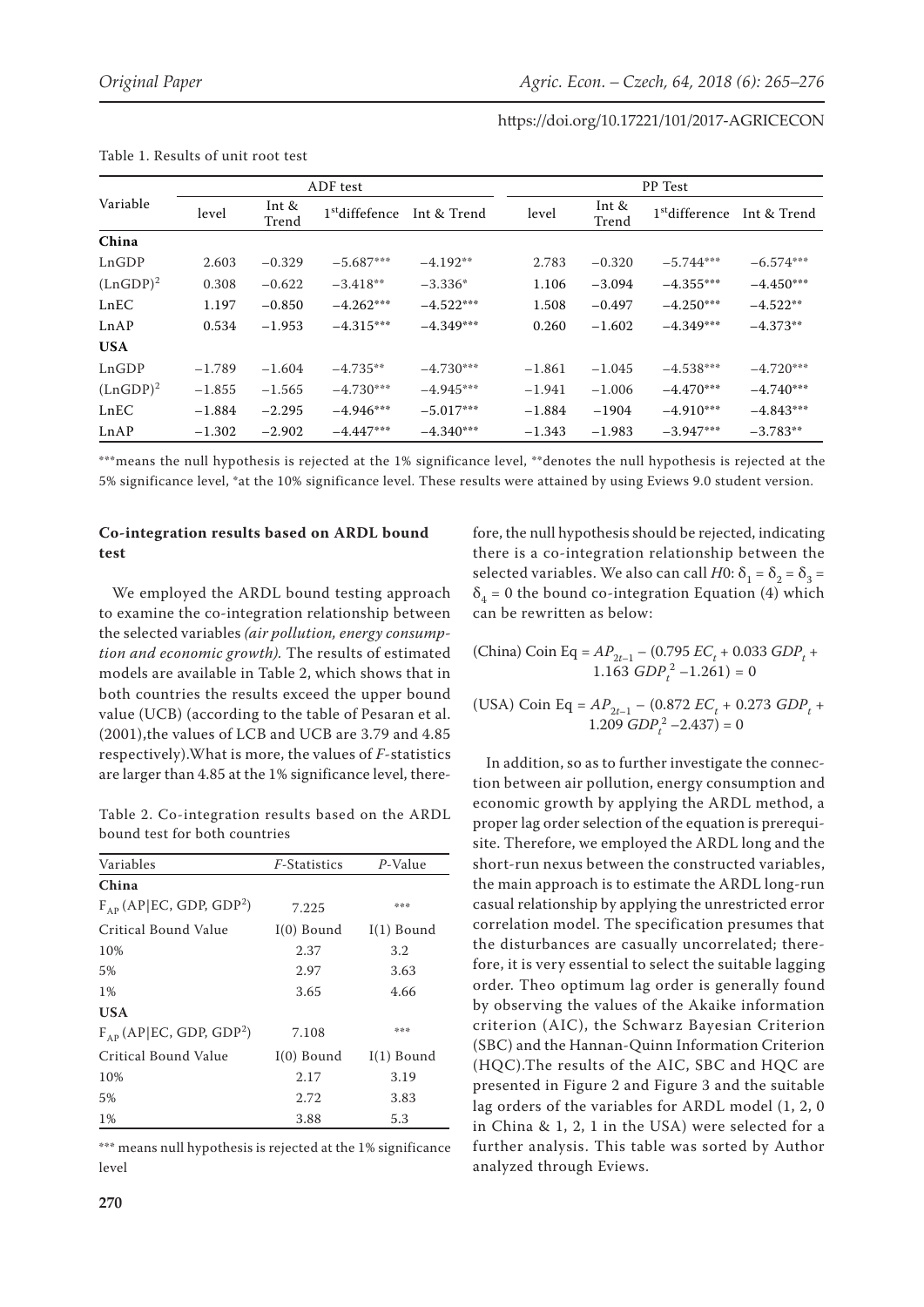

Figure 2. Lag selection criteria for the China by Akaike's information criteria (AIC), Schwartz-Bayesian criteria (SBC) and Hannan-Quinn Information criteria (HQC)

Source: Analyzed by author using Eviews

![](_page_6_Figure_6.jpeg)

Figure 3. Lag selection criteria for the USA by the Akaike's information criteria (AIC), Schwartz-Bayesian criteria (SBC) and Hannan-Quinn Information criteria (HQC) Source: Analyzed by author using Eviews

#### **ARDL model**

The Lagrange Multiplier (LM) approach tests the casual relationship as well. The results have X2 distribution towards freedom of degree one, which means that the auto regression exists in the residuals of the applied models. Therefore, the misspecification by the Ramsey's RESET test that is similarly dispersed

Table 3. The results of short- and long-run coefficients estimated by the ARDL approach

|                               |             |           |                 | <b>USA</b>          |             |           |              |  |
|-------------------------------|-------------|-----------|-----------------|---------------------|-------------|-----------|--------------|--|
|                               | coefficient |           | $T$ -statistics |                     | coefficient |           | T-statistics |  |
| Regressor                     |             |           |                 |                     |             |           |              |  |
| $\Delta C$                    | $-1.261$    |           | $-1.918***$     |                     | $-2.437$    |           | $-7.437***$  |  |
| $\Delta$ LnGDP                | 0.033       |           | 0.625           |                     | 0.273       | $2.556**$ |              |  |
| $\Delta$ LnEC                 | 0.795       |           | $0.725***$      |                     | $-0.872$    |           | $-11.183***$ |  |
| $\Delta$ (LnGDP) <sup>2</sup> | 1.163       |           | 7.888***        |                     | 0.209       |           | $3.253**$    |  |
| $ECT(-1)$                     | $-0.325$    |           | $0.863**$       |                     | $-0.318$    | $0.127**$ |              |  |
| Dig; test stat                |             |           |                 |                     |             |           |              |  |
| $R$ -Square                   | 0.998       | $F$ -Stat | 4 3 2 5 . 7 1   | $R-Square$          | 0.986       | F-Value   | 166.78       |  |
| Prob <i>F</i> -Stat           | 0.000       | D.W       | 2.103           | Prob <i>F</i> -Stat | 0.000       | D.W       | 1.285        |  |
| <b>RESEM</b>                  | $1.574**$   | LM        | 0.229           | <b>RESEM</b>        | $1.952**$   | LM        | 1.347        |  |
| Hetro                         | $2.175**$   |           |                 | Hetro               | $2.365**$   |           |              |  |

\*\*\*means the null hypothesis is rejected at the 1% significance level, \*\*denotes the null hypothesis is rejected at the 5% significance level. These results were attained by author using Eviews 9.0 student version.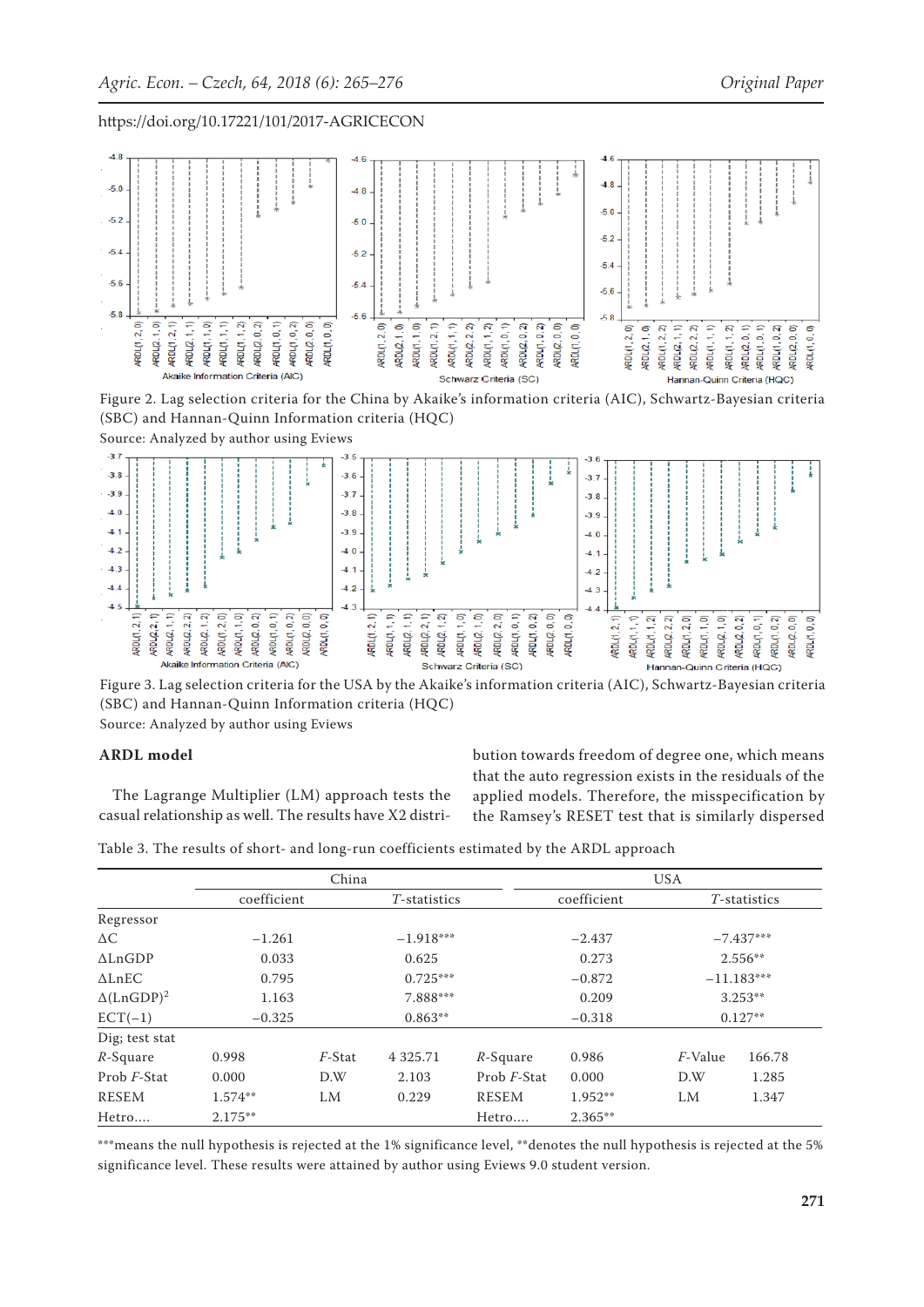by the solitary degree of freedom confirms that the applied replication is a proper fit. The replication is also examined by normality test. The results of the short-run coefficients can be seen in Table 3. According to the Table 3, the coefficients of ΔLnEC and ΔLnGDP in China are positive at the 1% significance level. Whereas, compared with China, the coefficient of ΔLnGDP is positive at the 5% significance level, but the coefficient of ΔLnEC is negative at the 1% significance level in the USA. The coefficient of ECT (–1) is properly assigned in both countries at the 5% significant level. The coefficient of the lagged ECT is a more efficient mode to justifying co-integration relationship – Kremers et al. (1992). From Table 3,

we discerned the existence of a casual co-integration relationship between variables in the model. We found the coefficients of ECT  $(-1)$  for China and the USA are, respectively, –0.325 and –0.318, connoting that the deviation from the long-run equilibrium will be adjusted at the speed of 0.325and 0.318, respectively, in China and the USA.

Under the circumstance that the variables are in natural logarithms, the coefficients can be explained as the elasticity estimates. The coefficient of energy consumption is 0.795 in China, which implies that 1% increase in the energy consumption can increase air pollution by 0.795%. Nevertheless, the coefficient of energy consumption in the USA is negative and

![](_page_7_Figure_6.jpeg)

Figure 4. EKC (Environmental Kuznets Curve), the nexus between air pollution and economic growth and the nexus between energy consumption and economic growth of China (A) and the United States of America (B)

Source: Analyzed by author using Eviews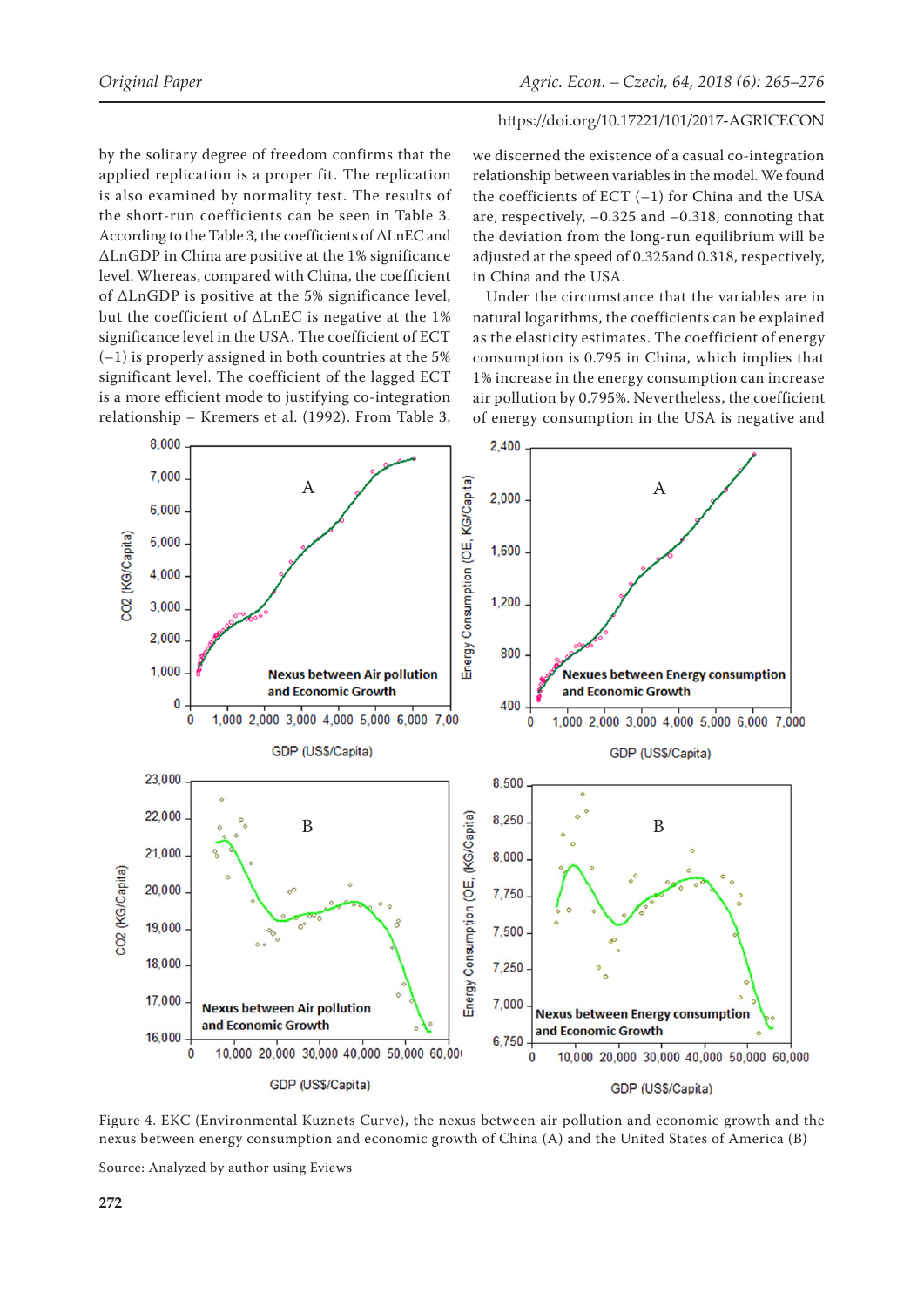![](_page_8_Figure_3.jpeg)

Figure 5. Plot of the CUSUM (Cumulative Sum) of Recursive Residuals and CUSUMSQ (Cumulative Sum Squares) of Recursive Residuals of the USA (A) and China (B)

Source: Analyzed by author using Eviews

statistically significant at the 1% significance level, which infers that when the energy consumption accrues, the air pollution will decrease. The coefficient of energy consumption is –0.872 in the USA, denoting that the 1% increase in the energy consumption will decrease air pollution by 0.872 %. Figure 4 displays that the energy consumption and carbon emission have positive correlations with economic growth in China, which connotes that economic growth requires more energy consumption and will to some extent lead to a higher carbon emission. Whereas, in the USA, the curves depicting the correlations between the carbon emission, energy consumption and economic growth are shaped as "N", which is more complicated than China. Note that the line broke is Kernel Fit.

To classify the stability *(goodness of the model)* of the short-and long run coefficients, the cumulative sum (CUSUM) and the cumulative sum of squares (CUSUMSQ) techniques were employed. Graphically, four statistical plots are displayed to test the stability of the coefficients. What is found in common is that in both countries the CUSUM and CUSUMSQ plots fall within two critical lines at the 5% significance level, which means that the null hypothesis of unstable parameters is rejected, namely, the short- and long-run coefficients are stable (Figure 5).

## **CONCLUSION**

The study investigated the nexus between air pollution, energy consumption and economic growth in the USA and China. The ADF and PP test results of selected variables were integrated of order one. Results of the co-integration test connoted that the long-term equilibrium relationship existed among the variables. The estimation of the short-run coefficients showed that, in the case of China, the coefficients of ΔLnEC and ΔLnAP were positive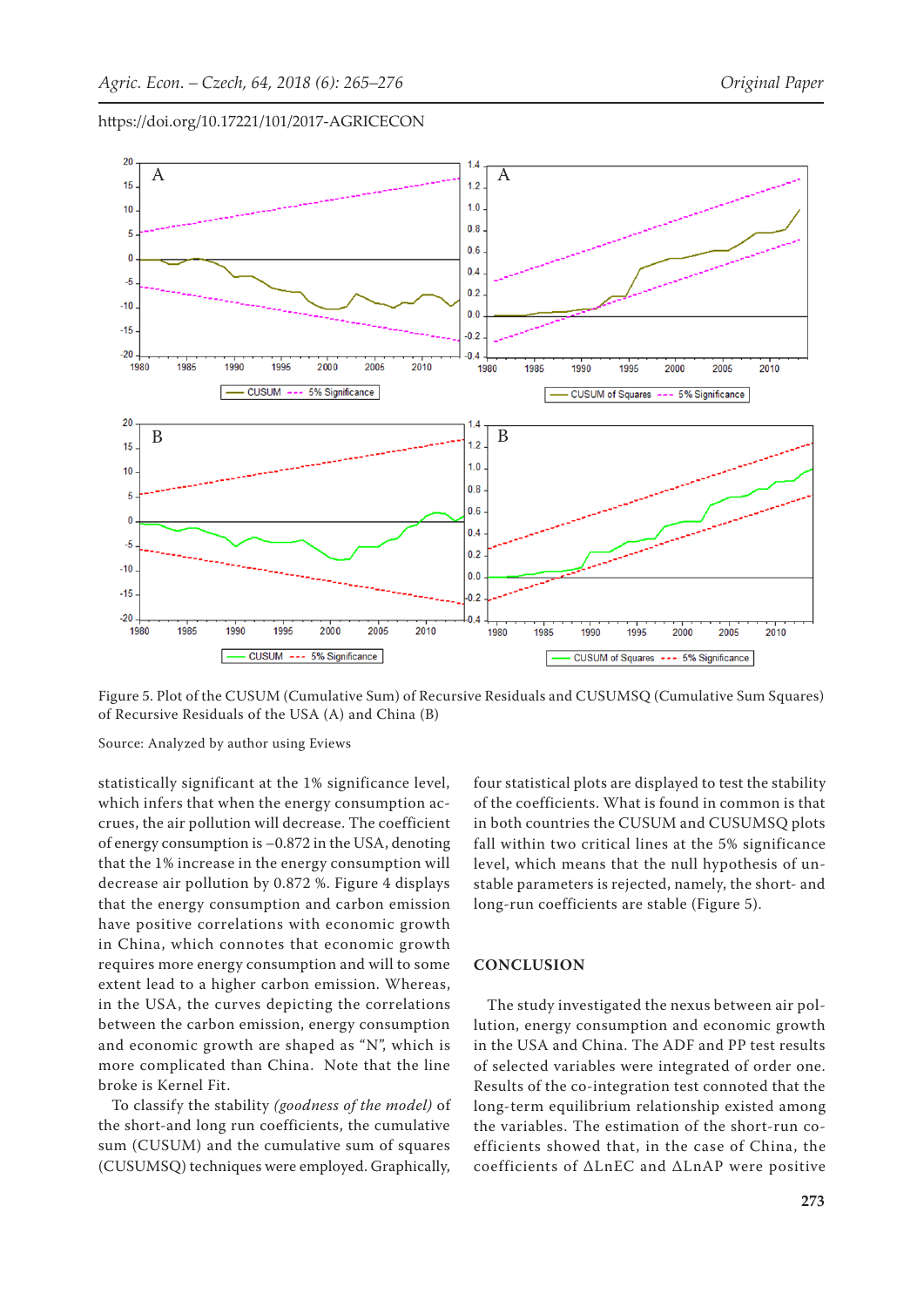at the 1% significant level. In contrast, in the case of the USA, the coefficients of ΔLnEC and ΔLnAP were negative at the 1% significant level. In addition, whether coefficients of C and ΔLnGDP were positive or negative, the coefficients of ECT  $(-1)$  in China and the USA were –0.325 and –0.318, respectively, at the 5% significance level, which implies that the deviation from the long-run correlation among variables is proper at about 32% and 31% period. The estimated long-run pollutant factor with the air pollutant factor probably  $β > 0$  significant at 1% level. In case of the positive coefficient of China, the air pollution increases by almost 0.795% when the energy consumption increases by 1%, however, the coefficient is totally negatively inverted in the USA, significant at the 1% level. It implies that the air pollution can decrease by 0.872% with 1% decrease of the energy consumption. This simply means that in future air pollution may increase in China, but it decreases in the USA. The results of the CUSUM and CUSUMSQ tests indicated that all coefficients in the short and long run models were stable.

The causality from economic growth to air pollution was not found in China, which suggests that China can pursue the pollution reduction regardless of negative effects on the economic growth. This means that a reduction of pollution may be possible without sacrificing economic growth, in that the pollution is not necessarily connected with economic growth. In this sense, China can take some environment – protecting measures to prevent the pollution owing economic growth, like the USA did. It is recommended that the environment sectors should invest more in the innovation for modern environmentally friendly technologies to cope with the pollution and subsequently promote economic growth under the healthy and suitable environment. Furthermore, government should support the green investment and encourage enterprises to increase energy efficiency, avoid energy waste and use cleaner technology in production. Meanwhile, the shares of energy-dependent industries should be reduced. Some incentive-based strategies, such as emission charges and transferable discharge permits, can be applied to encourage the polluters to find more effective ways to reduce emission. China should inspire and motivate energy saving and the low-carbon research innovation, energy saving industries, green investment and carbon sequester technologies as well as the public environmental awareness to mitigate the environmental deterioration and climate change.

#### https://doi.org/10.17221/101/2017-AGRICECON

#### **REFERENCES**

- Acaravci A., Ozturk I. (2010): On the relationship between energy consumption, CO2 emissions and economic growth in Europe. Energy, 35: 5412–5420.
- Agras J., Chapman D. (1999): A dynamic approach to the environmental Kuznets curve hypothesis. Ecological Economics, 28: 267–277.
- Akarca A.T., Long T.V. (1980): Relationship between energy and GNP: A reexamination. Journal of Energy Finance & Development, 5: 2(2).
- Al-Iriani M.A. (2006): Energy GDP relationship revisited: An example from GCC countries using panel causality. Energy Policy, 34: 3342–3350.
- AlFarra H.J., Abu-Hijleh B. (2012): The potential role of nuclear energy in mitigating CO2 emissions in the United Arab Emirates. Energy Policy, 42: 272–285.
- Altinay G., Karagol E. (2004): Structural break, unit root, and the causality between energy consumption and GDP in Turkey. Energy Economics, 26: 985–994.
- Ang J.B. (2007): CO2 emissions, energy consumption, and output in France. Energy Policy, 35: 4772–4778.
- Apergis N., Payne J.E. (2009): Energy consumption and economic growth: Evidence from the Commonwealth of Independent States. Energy Economics, 31: 641–647.
- Apergis N., Payne J.E. (2010): The emissions, energy consumption, and growth nexus: Evidence from the Commonwealth of Independent States. Energy Policy, 38: 650–655.
- Bentzen J., Engsted T. (1993): Short-and long-run elasticities in energy demand: A cointegration approach. Energy Economics, 15: 9–16.
- Bowden N., Payne J.E. (2009): The causal relationship between US energy consumption and real output: A disaggregated analysis. Journal of Policy Modeling, 31: 180–188.
- Chang C.-C. (2010): A multivariate causality test of carbon dioxide emissions, energy consumption and economic growth in China. Applied Energy, 87: 3533–3537.
- Dickey D.A., Fuller W.A. (1979): Distribution of the estimators for autoregressive time series with a unit root. Journal of the American Statistical Association, 74: 427–431.
- Dinda S. (2004): Environmental Kuznets curve hypothesis: A survey. Ecological Economics, 49: 431–455.
- Engle R.F., Granger C.W. (1987): Co-integration and error correction: representation, estimation, and testing. Econometrica, 55: 251–276.
- El Fadel M., Rachid G., El-Samra R., Bou Boutros G., Hashisho J. (2013): Emissions reduction and economic implications of renewable energy market penetration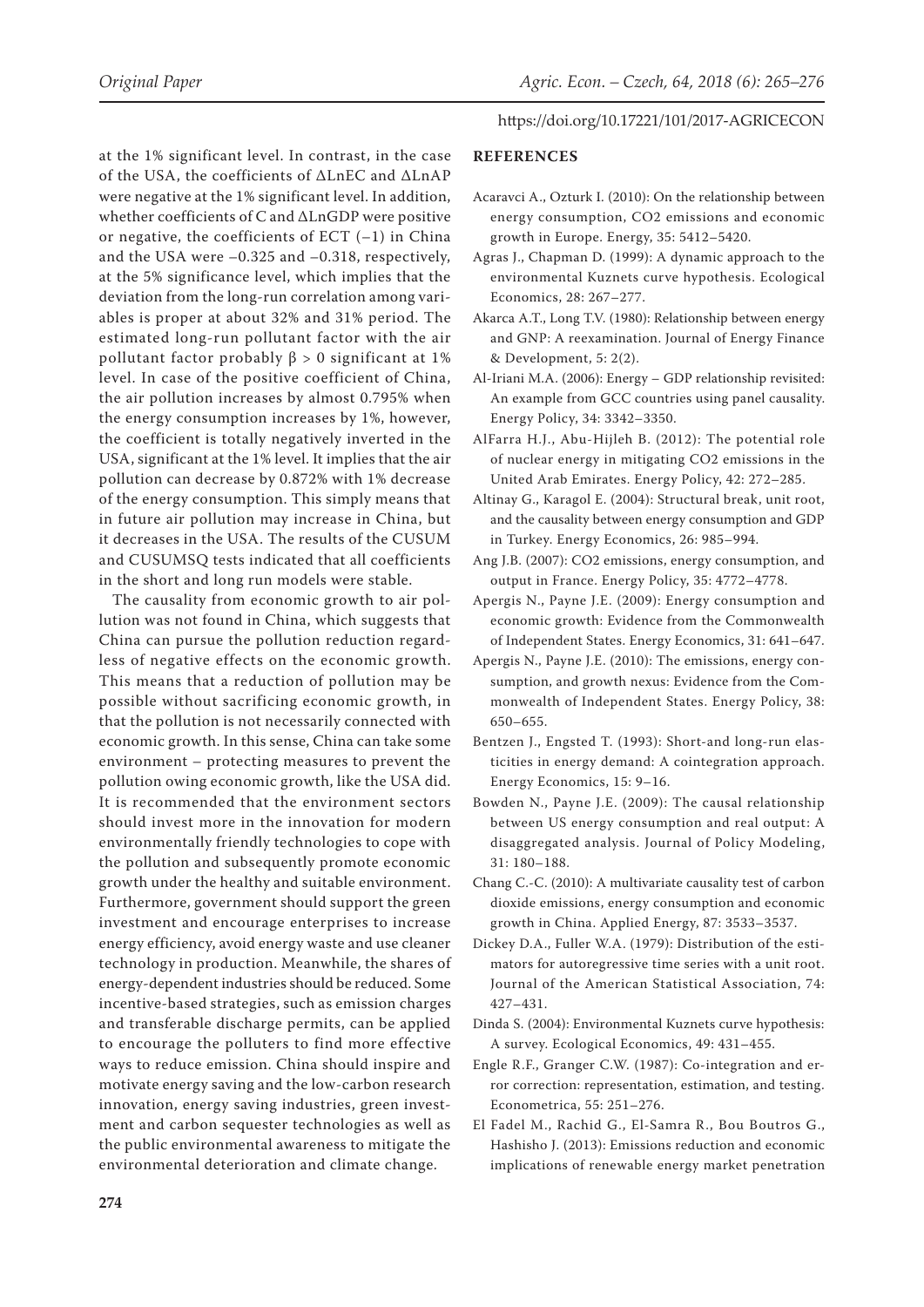of power generation for residential consumption in the MENA region. Energy Policy, 52: 618–627.

- Erol U., Eden S. (1987): Time series analysis of the causal relationships between us energy and employment. Resources and Energy, 9: 75–89.
- Farhani S., Ben Rejeb J. (2012): Energy consumption, economic growth and CO2 emissions: Evidence from panel data for Mena region. International Journal of Energy Economics and Policy (IJEEP), 2: 71–81.
- Friedl B., Getzner M. (2003): Determinants of CO2 emissions in a small open economy. Ecological Economics, 45: 133–148.
- Galeotti M., Manera M., Lanza A. (2009): On the robustness of robustness checks of the environmental Kuznets curve hypothesis. Environmental and Resource Economics, 42: 551–574.
- Ghosh S. (2010): Examining carbon emissions economic growth nexus for India: A multivariate cointegration approach. Energy Policy, 38: 3008–3014.
- Grossman G.M., Krueger A.B. (1991): Environmental impacts of a North American free trade agreement. NBER Working Paper No. 3914, National Bureau of Economic Research, Cambridge.
- Gurgul H., Lach Ł. (2012): The electricity consumption versus economic growth of the Polish economy. Energy Economics, 34: 500–510.
- Halicioglu F. (2009): An econometric study of CO2 emissions, energy consumption, income and foreign trade in Turkey. Energy Policy, 37: 1156–1164.
- Hamit-Haggar M. (2012): Greenhouse gas emissions, energy consumption and economic growth: A panel cointegration analysis from Canadian industrial sector perspective. Energy Economics, 34: 358–364.
- He J., Richard P. (2010): Environmental Kuznets curve for CO2 in Canada. Ecological Economics, 69: 1083–1093.
- Ho C.-Y., Siu K.W. (2007): A dynamic equilibrium of electricity consumption and GDP in Hong Kong: An empirical investigation. Energy Policy, 35: 2507–2513.
- Holtz-Eakin D., Selden T.M. (1995): Stoking the fires? CO2 emissions and economic growth. Journal of Public Economics, 57: 85–101.
- Iwata H., Okada K., Samreth S. (2010): Empirical study on the environmental Kuznets curve for CO2 in France: The role of nuclear energy. Energy Policy, 38, 4057– 4063.
- Jalil A., Mahmud S.F. (2009): Environment Kuznets curve for CO2 emissions: A cointegration analysis for China. Energy Policy, 37: 5167–5172.
- Jha S.K. (1996): The Kuznets curve: A reassessment. World Development, 24: 773–780.
- Jobert T., Karanfil F. (2007): Sectoral energy consumption by source and economic growth in Turkey. Energy Policy, 35: 5447–5456.
- Johansen S., Juselius K. (1990): Maximum likelihood estimation and inference on cointegration – with applications to the demand for money. Oxford Bulletin of Economics and Statistics, 52: 169–210.
- Kremers J.J., Ericsson N.R., Dolado J.J. (1992): The power of cointegration tests. Oxford Bulletin of Economics and Statistics, 54: 325–348.
- Lean H.H., Smyth R. (2010): CO2 emissions, electricity consumption and output in ASEAN. Applied Energy, 87: 1858–1864.
- Lee C.-C. (2006): The causality relationship between energy consumption and GDP in G-11 countries revisited. Energy Policy, 34: 1086–1093.
- Lee C.-C., Chang C.-P. (2005): Structural breaks, energy consumption, and economic growth revisited: Evidence from Taiwan. Energy Economics, 27: 857–872.
- Lee J.W. (2013): The contribution of foreign direct investment to clean energy use, carbon emissions and economic growth. Energy Policy, 55: 483–489.
- Levin A., Lin C.-F., Chu C.-S.J. (2002): Unit root tests in panel data: Asymptotic and finite-sample properties. Journal of Econometrics, 108: 1–24.
- Menyah K., Wolde-Rufael Y. (2010): CO2 emissions, nuclear energy, renewable energy and economic growth in the US. Energy Policy, 38: 2911–2915.
- Narayan P.K., Narayan S. (2010): Carbon dioxide emissions and economic growth: Panel data evidence from developing countries. Energy Policy, 38: 661–666.
- Narayan P.K., Smyth R. (2008): Energy consumption and real GDP in G7 countries: New evidence from panel cointegration with structural breaks. Energy Economics, 30: 2331–2341.
- Oh W., Lee K. (2004): Causal relationship between energy consumption and gdp revisited: The case of Korea 1970–1999. Energy Economics, 26: 51–59.
- Ozgan B. (2013): The nexus between carbon emissions, energy consumption and economic growth in Middle East countries: A panel data analysis. Energy Policy, 62: 1138–1147.
- Ozturk I. (2010): A literature survey on energy-growth nexus. Energy policy, 38: 340–349.
- Pao H.T., Tsai C.M. (2011): Multivariate Granger causality between CO<sub>2</sub> emissions, energy consumption, FDI (foreign direct investment) and GDP (gross domestic product): Evidence from a panel of BRIC (Brazil, Russian Federation, India, and China) countries. Energy, 36: 685–693.
- Payne J.E. (2009): On the dynamics of energy consumption and output in the US. Applied Energy, 86: 575–577.